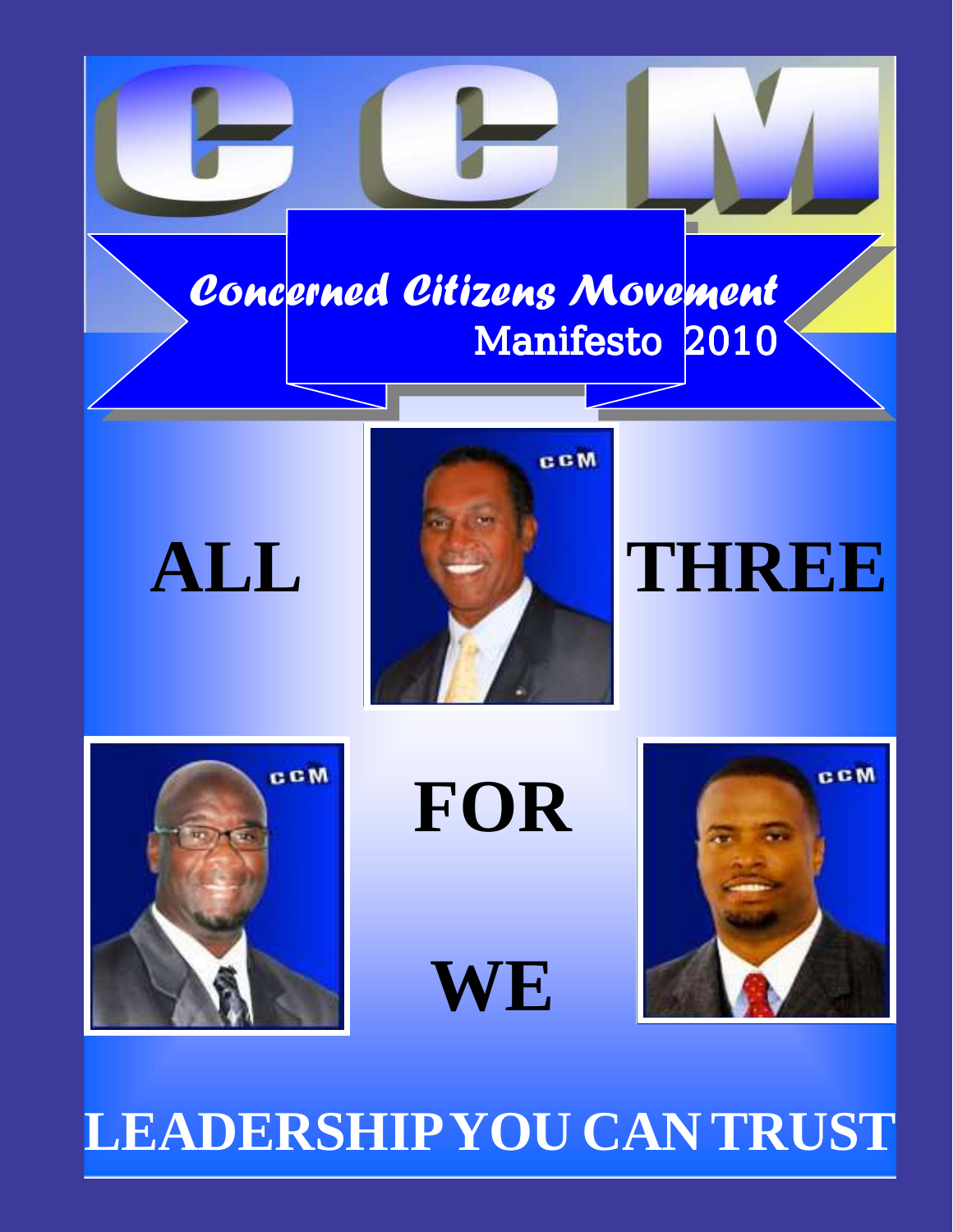## **Memorializing The Life and Times of The Hon Malcolm Guishard**

Although we have had a by-election to fill the vacancy in St. Paul's/St. John's Constituency – Nevis 9, following the untimely passing of the Hon. Earl Malcolm Guishard on  $12<sup>th</sup>$  June 2007, and the Concerned Citizens Movement was successful in retaining the seat, these are the first general elections since the death of our beloved stalwart.

Much has been said about the life and times of the Hon. Malcolm Guishard or "Guish" as he was affectionately known. Notwithstanding all that has been said, much more needs to be said. The Concerned Citizens Movement is eternally grateful for the contribution he has made. His political savvy, coupled with his wellspring of energy and verve were dispensed selflessly and our Party, our beloved island of Nevis and indeed the Federation of St. Kitts/Nevis have been the beneficiaries.

Federal Parliament.

The Hon. Malcolm Guishard served the Concerned  $C$ itizens  $C$ itizens He served the people of Nevis in government for fourteen  $\mathbb{R}$  for  $\mathbb{R}$  (14) years. He represented the constituency of St. John's in the Nevis Island Assembly for fourteen of the state of the state of the state of the state of the state of the state of the state of the state of the state of the state of the state of the state of the state of the state of the state of the state o the Constituency of St. Paul's/St. John's in the Federal Assembly for **fourteen** (14) years and the people of St. (4) years as Leader **of the Opposition in the** of the Opposition in the

There is perhaps no other who has consistently, passionately and vociferously championed the need for Nevis to have its own independent government than the Hon. Malcolm Guishard. There is perhaps no other who has articulated and insisted that the most practical way to resolve the inequity in our Federation is to have a separate government in St. Kitts and a separate government in Nevis, than the Hon. Malcolm Guishard. He was a relentless advocate for Electoral Reform. His views in this regard are clearly more relevant and urgent today as we prepare to cast our ballots in the Federal Elections.

As we are asked to make a choice in these Federal Elections, it is inevitable that we will reflect on the past. It is our hope that our reflection will guide our deliberations as we endeavour to vote into office Parliamentary Representatives for the next five (5) years. The service of the Hon. Malcolm Guishard has been exemplary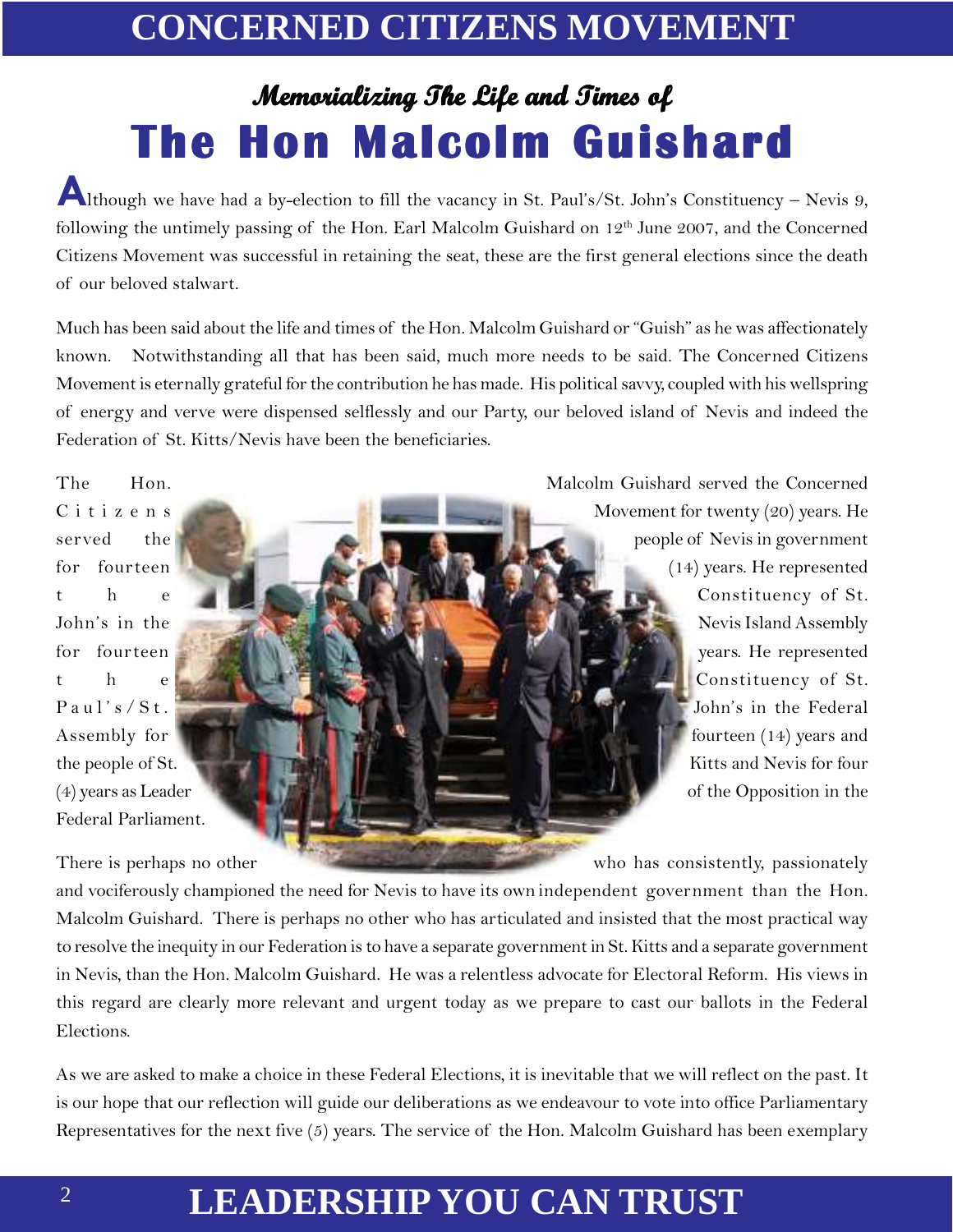and we express our heartfelt thanks to his parents, his wife Yvonne, his children and his siblings and other extended family who shared him with us.

The life of the Hon. Malcolm Guishard was a life of service to others and he has left his mark on every facet of the development of our beloved island. Whether it is **Tourism**, the establishment of the **Nevis Tourism Authority**, the **Call Centre**, the advent of the competition in the **Telecommunication Industry** and the emergence of **"Chippie"** and **"Digicel"** and others and the **savings** that the competition has brought to us all, the **Affordable Housing** revolution that has taken place in Nevis or a **Political Culture of Inclusion and Respect,** the mark of the Hon. Malcolm Guishard is there for all to see. His life epitomized the standards set by the CCM of committed service and decency in political office. In housing in particular the inclusiveness of Malcolm was obvious in that everyone who qualified was provided with housing regardless of political persuasion. This is a far cry from what obtains now.

The Concerned Citizens Movement joins with the people of Nevis and the people of St. Kitts and Nevis in recording its gratitude to the late great Hon. Malcolm Guishard for his lasting contribution to the people of our beloved island and country. The Concerned Citizens Movement pledges to continue to provide **leadership**



**we can trust** as we seek to realize the aspirations of the people of Nevis as a lasting memorial to the life and times of the Hon. Malcolm Guishard.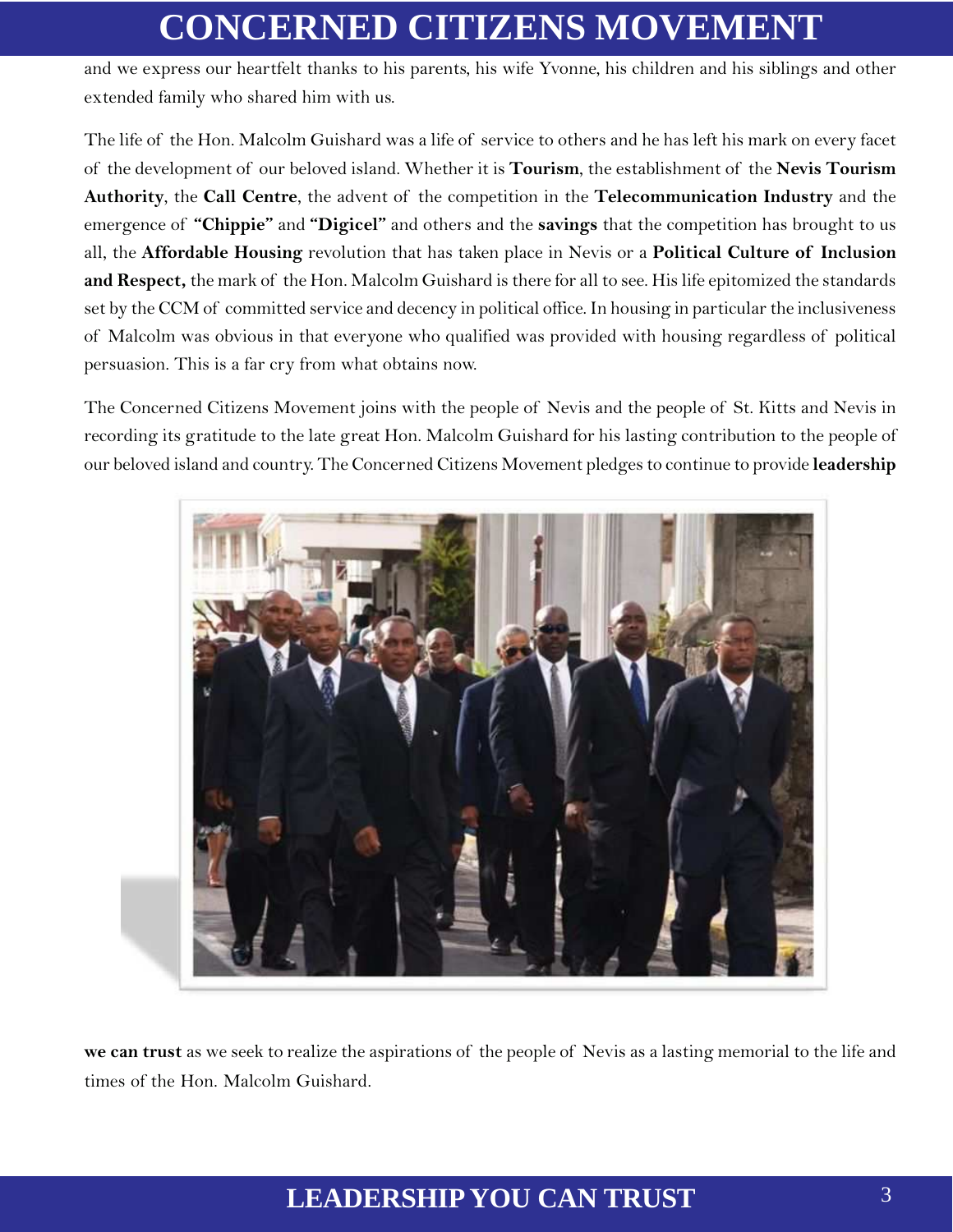# **CONCERNED CITIZENS MOVEMENT CONTESTING RATIONALE**

**N**ow more than any other time, our island - our Federation requires **Leadership We Can Trust**. The Federal Elections,



the electorate to the political parties contesting the election in Nevis, the ultimate desire of our people.

These Federal Elections provide the electorate – the people of Nevis, an ideal moment to undertake a referendum on the governance of the Nevis Reformation Party in the fourth year of its term since acceding to office in July 2006.

It is propitious at this time for the people of Nevis to weigh the Nevis Reformation Party and the Concerned Citizens Movement and determine by their vote which Party has demonstrated the kind of leadership that engenders **CONFIDENCE**; which Party has demonstrated the kind of leadership that engenders **HOPE**; which Party has demonstrated the kind of leadership that engenders **TRUST**!

**The Concerned Citizens Movement**, since its formation has earned the distinction of being relentless in its advocacy for Nevis to be an equal partner with St. Kitts and has forcefully articulated how our two islands can co-exist as equals. The efforts of the CCM to bring about equity within our federal framework were thwarted by the Nevis Reformation Party. Clause 113 of our Constitution was invoked by the CCM and the vote thwarted by the NRP and its leader the Honourable Joseph Parry who campaigned vociferously against the people of Nevis handling their own affairs. Even today in Government, the NRP refuses to even discuss the political relationship between St. Kitts and Nevis. Instead, it has embarked on a fool's journey of joint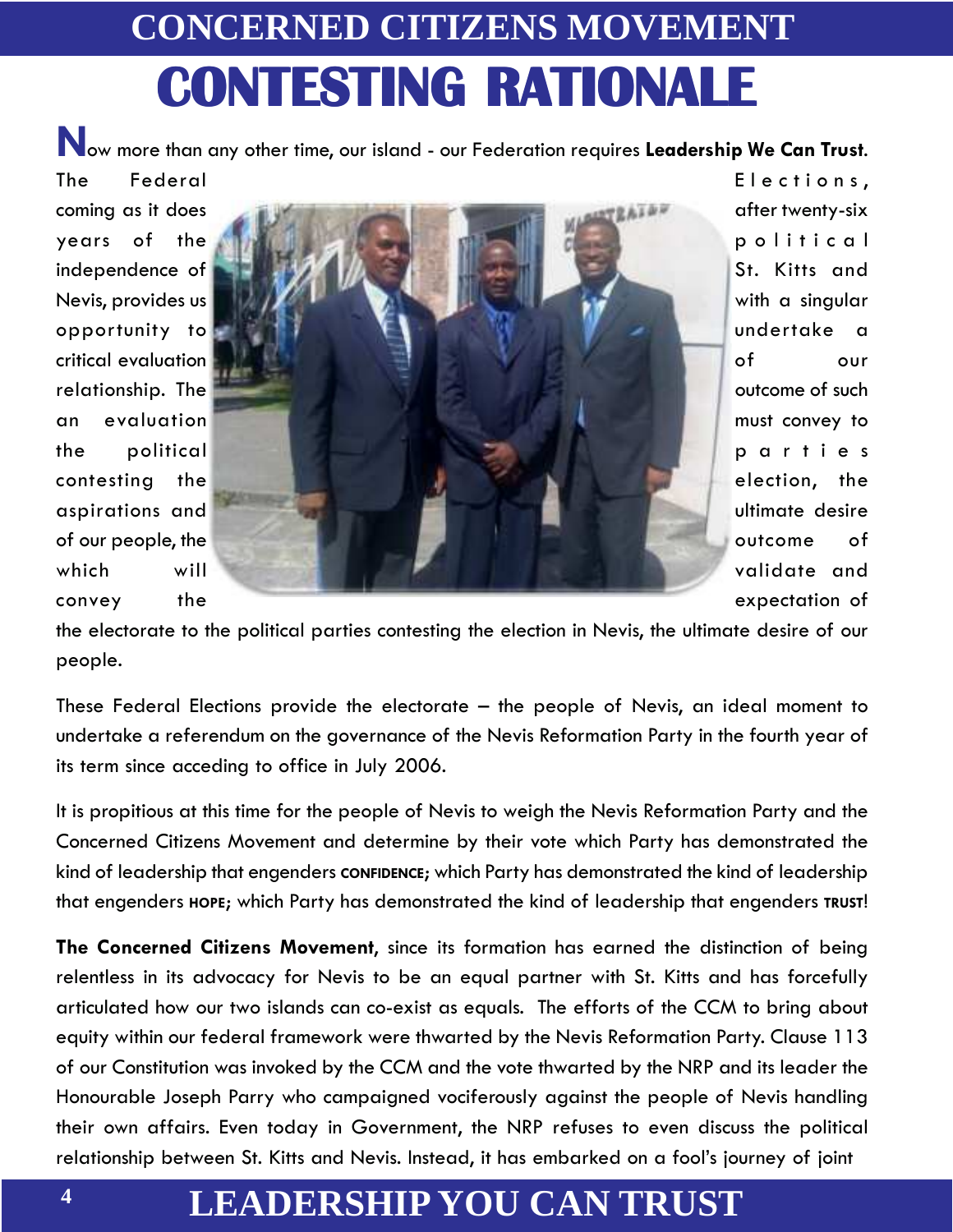Cabinet meetings with the Federal Cabinet which have not in nearly 4 years yielded a single, tangible benefit for the people of Nevis. Nevisians have been bombarded with empty rhetoric by the Parry led NRP of "devolution of power" and "constitutional reform". No proposals have ever been advanced for serious consideration by the people leading to the conclusion that the NRP is content with the status quo and the lopsided political arrangements between St. Kitts and Nevis.

**The Concerned Citizens Movement** during its term in government in Nevis restored our people's confidence and pride and reversed the syndrome that forced many nationals to flee their island home.

**The Concerned Citizens Movement** transformed the economic landscape of Nevis, introducing new and substantially upgraded services thus

providing a better way of life for all our people.

**The Concerned Citizens Movement** since its election to the Federal Parliament has raised the level of the Federal debates and its representation of Nevis, is nothing short of excellent. Our elected representatives - the Hon. Vance Amory, the Hon. Malcolm Guishard (our departed brother) and the Hon. Mark Brantley have conducted the peoples' business with foresight and maturity. Our nominated member of the Federal Parliament the Honourable Michael Perkins has likewise provided excellent representation for the people of Nevis in the Federal Assembly.

The legislative agenda of **the contract of our Federation has been** significantly enhanced **by the contributions** of CCM **COM Representatives.** Arguably, the milestone contributions are the enlightened, practical and relevant input into the Education Reform and Electoral control of the Education Reformation of the Education Reformation of the Ele Reform Legislation **and the constant** and unrelenting **and unrelenting** and the state of the state of the state of the state of the state of the state of the state of the state of the state of the state of the state of the state of the state of the state of th National Security and the welfare of our people on which the voice **of the CCM** has been unparalleled.

**The Concerned Citizens Movement** has been in the vanguard of the fight against crime and violence and has been the only Party to present a comprehensive package of recommendations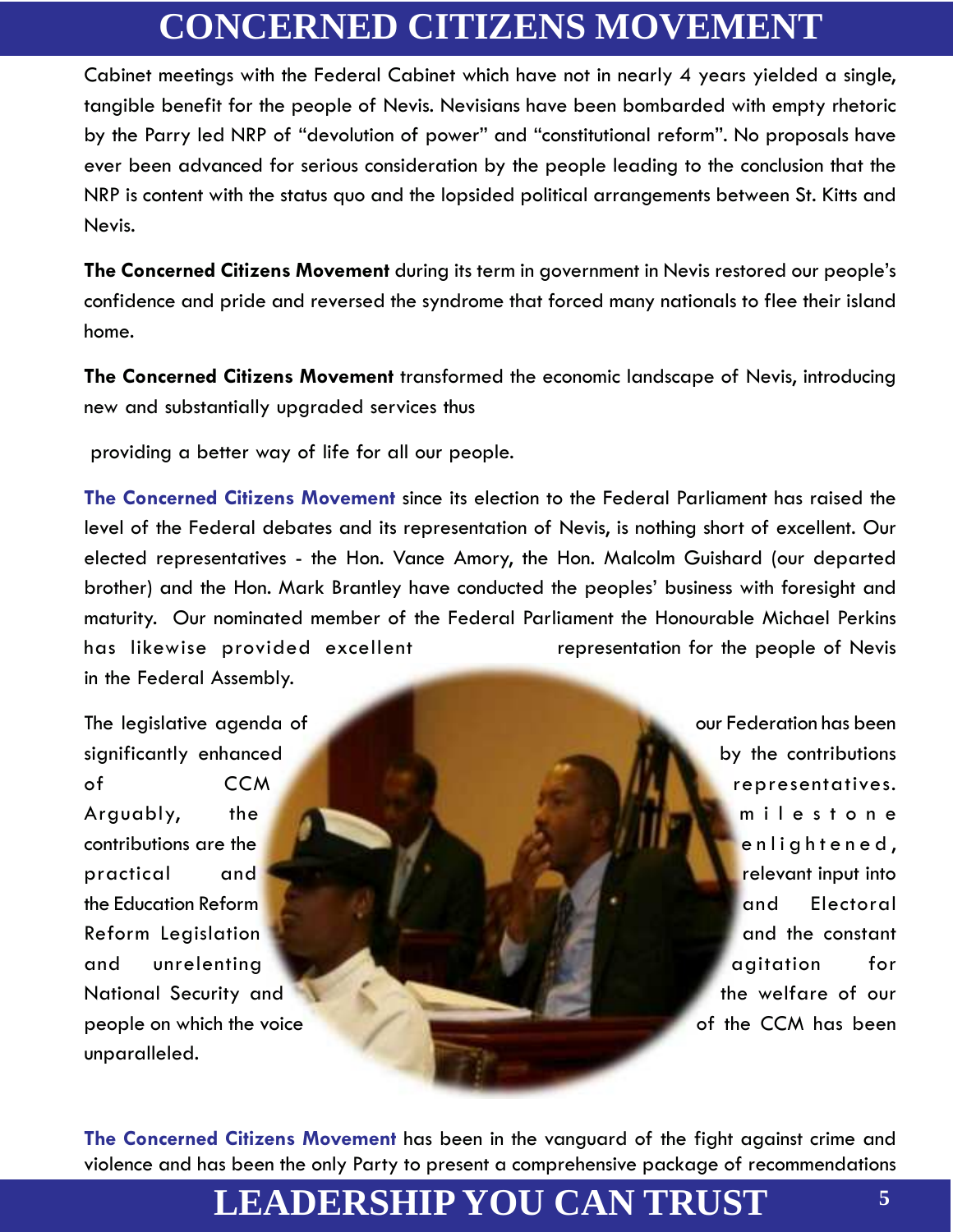to the government and people of the Federation; firstly, at the Prime Minister's Symposium on Crime held at the Marriott's Resort on the 12<sup>th</sup> December, 2008 and then at the National Assembly on the 17<sup>th</sup> December, 2008 during the 2009 Federal Budget Debate. But as far back as the budget debates of December 2007 the CCM sounded the alarm that crime and violence threatened to engulf our Nation and that the entire resources of our Country should be marshalled

this critical developmental



and socio-economic issue. to stamp out this scourge. The Concerned Citizens

**Citizens** 

solution to the near 2 hundred year old history of

political friction between St. Kitts and Nevis. The answer cannot be to stick ones head ostrichlike firmly in the sand as is the approach favoured by the NRP. The answer has to lie in constant agitation and forthright representation of the people of Nevis where these difficult questions are confronted not avoided.

**The Concerned Citizens Movement** is however mindful that the Joseph Parry led NRP has indicated that there will be no discussion of independence for Nevis so long as the NRP is in power. Since it is the Premier and the Nevis Island Administration which has the power to invoke Clause 113 and since the NRP led Nevis Island Administration has turned its back firmly on the aspirations of the people of Nevis to occupy their own political space and make their own political decisions; the Concerned Citizens Movement is obligated to contest each and every election whether Federal or local to ensure that it provides a powerful voice for the people of Nevis, be it in the Federal Parliament or the Nevis Island Assembly.

Governance is serious business. St. Kitts and Nevis perhaps more so now than ever before in our history requires sober **LEADERSHIP WE CAN TRUST**. Until that glorious dawn of independence for the people of Nevis, the Concerned Citizens Movement will always be there to provide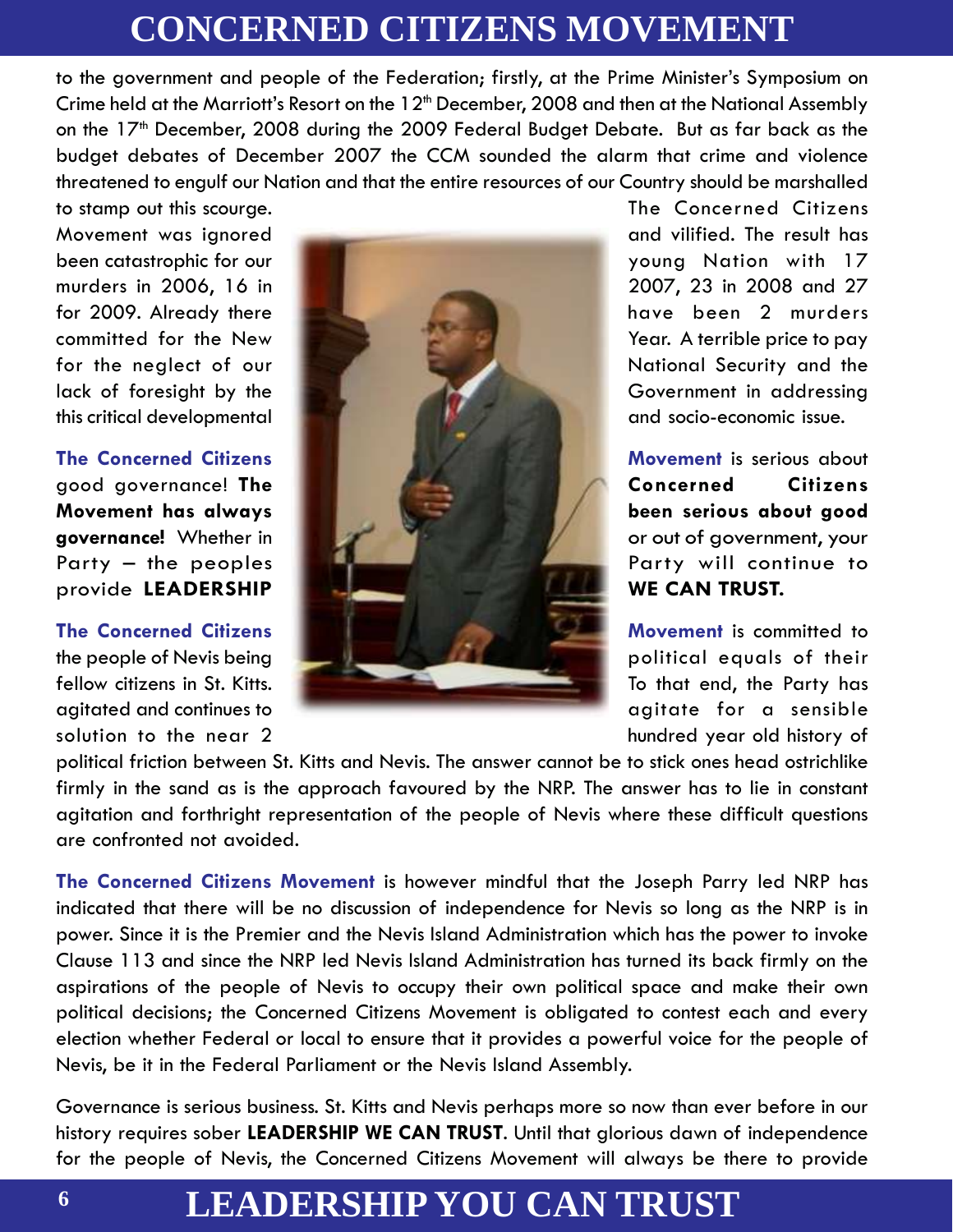representation for our people in each and every available forum. Our people deserve nothing but the most able and committed representation and the Concerned Citizens Movement have demonstrated over the years that in or out of Government, it represents **LEADERSHIP WE CAN TRUST**.

# **INTRODUCTION**

**T**wenty six years since our independence, and even amidst the frequency of joint Cabinet Meetings between the Federal Government and the NRP led Nevis Island Administration, Nevis is still not allowed to collect taxes from Federal Companies doing business in our island such as Cable and Wireless, First Caribbean Bank, National Bank Group of Companies and S.L Horsford and Co. Ltd. to name a few.

**YOU CAN** Nevis does not have legislative authority over Education, Health or Ports although we cover the full cost of their operations. Nevis has no control over its internal security. Nevis still does not get its share of donations to the Federation from international agencies or friendly governments. Yet, the people of Nevis go to the polls on average, every two and a half years while the people of St. Kitts go to the polls once every five years.

> Whether it is comprehensive or superficial, analysis of the ship of state would reveal that it is drifting aground rudderless and forlorn. Governance under the NRP is manifested by supercilious, ultra-partisan and vindictive leadership. A tumultuous wave of crime and violence has become the order of the day. Corruption is blatant as it is rampant and the reformation of the electoral process is woefully skewed and has been badly corrupted from within. The present NRP government has, through its policies and programs, presided over an unprecedented escalation in the cost of living and a dramatic increase in our national debt, the effects of which have hitherto never been experienced. The current environment favors fear and an insidious state of hopelessness has crept into the psyche of a once buoyant and confident Nevisian people.

> **The Concerned Citizens Movement** therefore cannot sit out this or any other election. Not when our Federation remains as it is. Not when the Nevis Reformation Party is so badly mismanaging the affairs of our people. Not when a climate of fear, intimidation and raw nepotism and corruption has now become the order of the day in Nevis. The Concerned Citizens Movement cannot and will not surrender Nevis to the despotic, unprincipled and indecent leadership of the NRP.

> **The Concerned Citizens Movement** is the only party which always champions and promotes the best interests of the people. The Concerned Citizens Movement therefore, must continue, in or out of government, to provide **LEADERSHIP WE CAN TRUST.**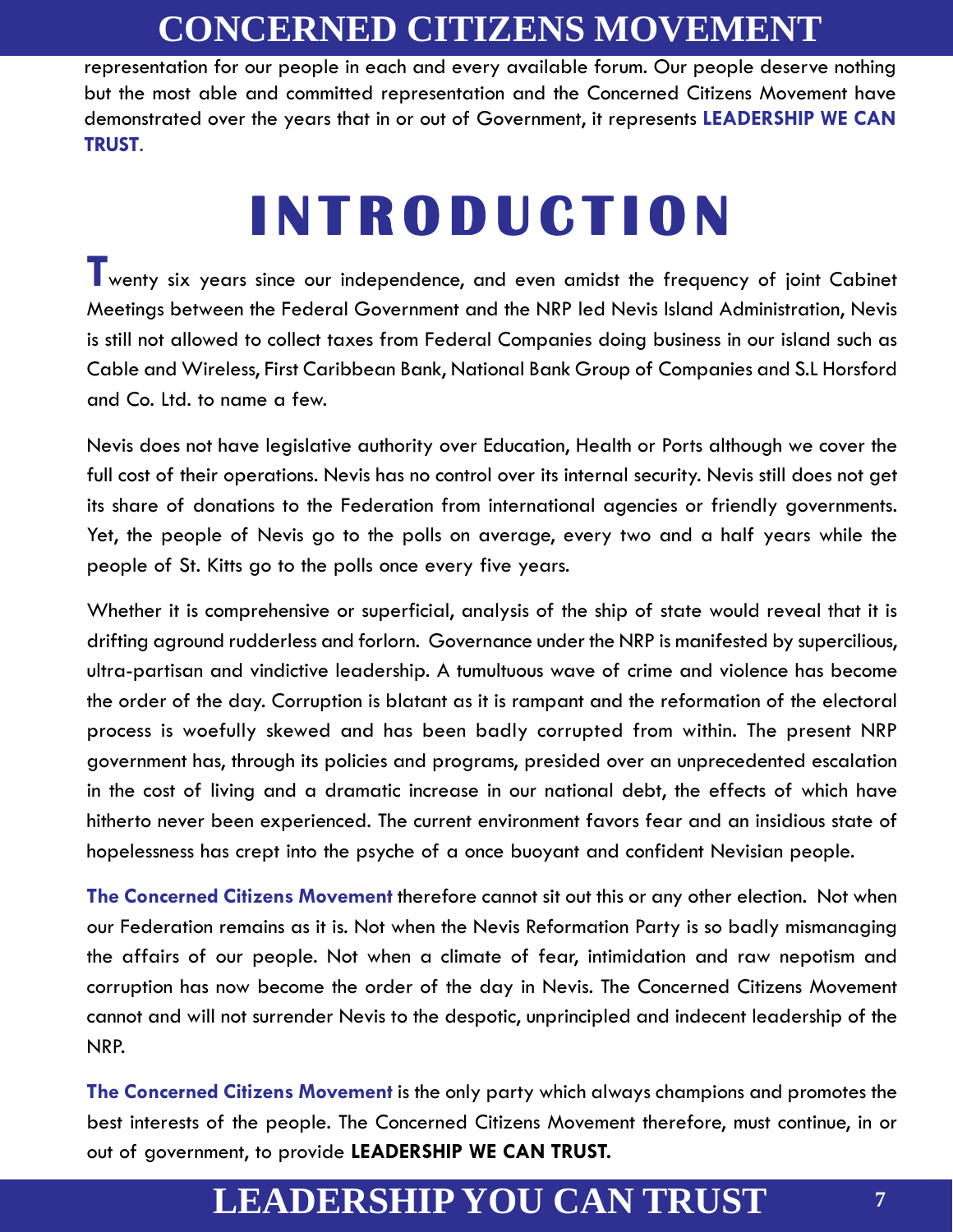# **CONCERNED CITIZENS MOVEMENT NATIONAL ISSUES**

There will always be discourse on why we are contesting the elections. There will be myriad views that the Federal Elections have nothing to do with the Local Elections and that when these elections are over the Nevis Reformation Party will still be at the helm of government in Nevis. But this does not negate the fact that St. Kitts and Nevis is one Nation and while there are Federal Elections we are duty bound to contest them. Additionally, during this epoch of our union, the current economic and social environment in which we live has rendered us borderless and makes us increasingly susceptible to the vagaries of our time and what happens in Basseterre reverberates in Charlestown and vice versa.



Our two islands are besieged by crime and violence. The fact is we can no longer take comfort that the two miles of water that separate our two islands of St. Kitts and Nevis is an insulating barrier against crime and violence. Today, we have a multiplicity of sea-craft that ply our waters, there is frequency of travel and the points of entrance to and exit from our island have increased and all of

us are suffering as a result of the exponential increase in crime and violence. Crime and violence and our security as a people are critical National issues.

The escalating cost of living has attained malignant proportion. The fact is we are a country that imports to satisfy our consumer needs and wants and it will be argued that we have no control over the price of commodities. We however have control over the decisions we make and the way we manage. It is clear to us that while the government basked in a "labour of love" and "sunshine of power" we are experiencing fatigue and hardship, sun burn and sun stroke as the cost of living increases daily. The crippling cost of living is a critical National issue.

The current Federal and local Governments have placed our country in a strangle-hold with an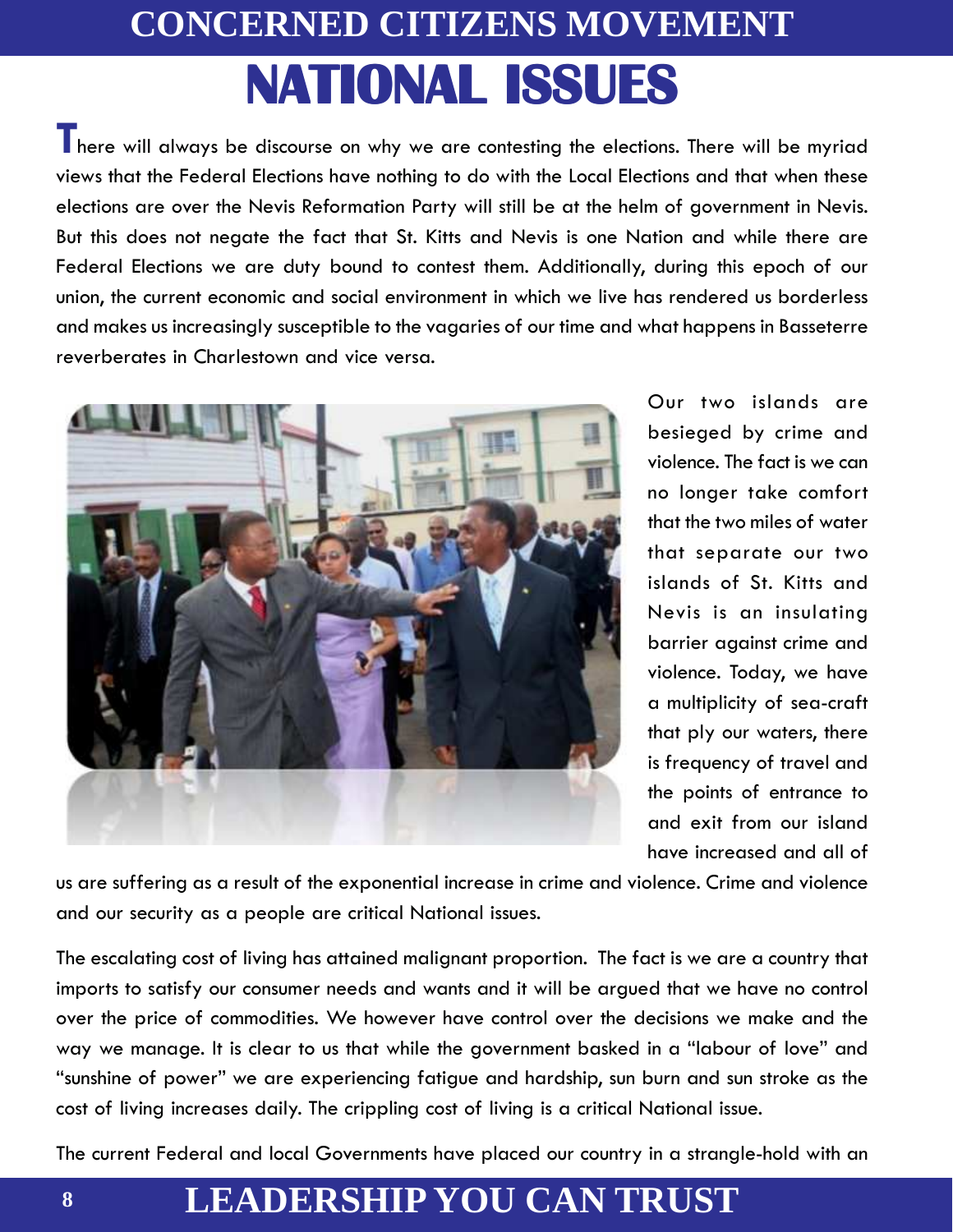ever increasing debt burden and the global economic situation is only exacerbating our situation. While the Party in government has advocated that it will cut expenditure we see little effort to grow the economy through the introduction of new policies and programs. Consequently we fear that the cost of living will be further increased and crime and violence will become pandemic. The massive debt of the Federation of St. Kitts and Nevis and the island of Nevis are critical National issues.

Education law and policy are set at the Federal level. The Concerned Citizens Movement is convinced that the education of our people has to be the central pillar in our National development. Education and training for our people especially our young



people is a critical National issue.

The Nation of St. Kitts and Nevis continues to suffer from a lopsided allocation of developmental funds. The Federal Government in St. Kitts begs and borrows in the name of St. Kitts and Nevis but consumes in the name of St. Kitts only. This leaves Nevis at a comparative developmental disadvantage to its sister island of St. Kitts. The Concerned Citizens Movement sees the equitable allocation of developmental resources as a critical National issue.

Foreign representation is a matter for the Federal Government. The future and welfare of the people of Nevis can and are impacted by the nature and quality of representation offered at the regional and international level by the Federal Government. Matters such as the OECS, CARICOM, the Single Market and Economy, Free Movement of people are all critical National issues that confront our people.

The matter of taxation and the proposed introduction of Value Added Tax (VAT) which is even now being actively pursued by the Labour and NRP Governments without a word of consultation or information to the general public is another matter of national importance which demands a National response.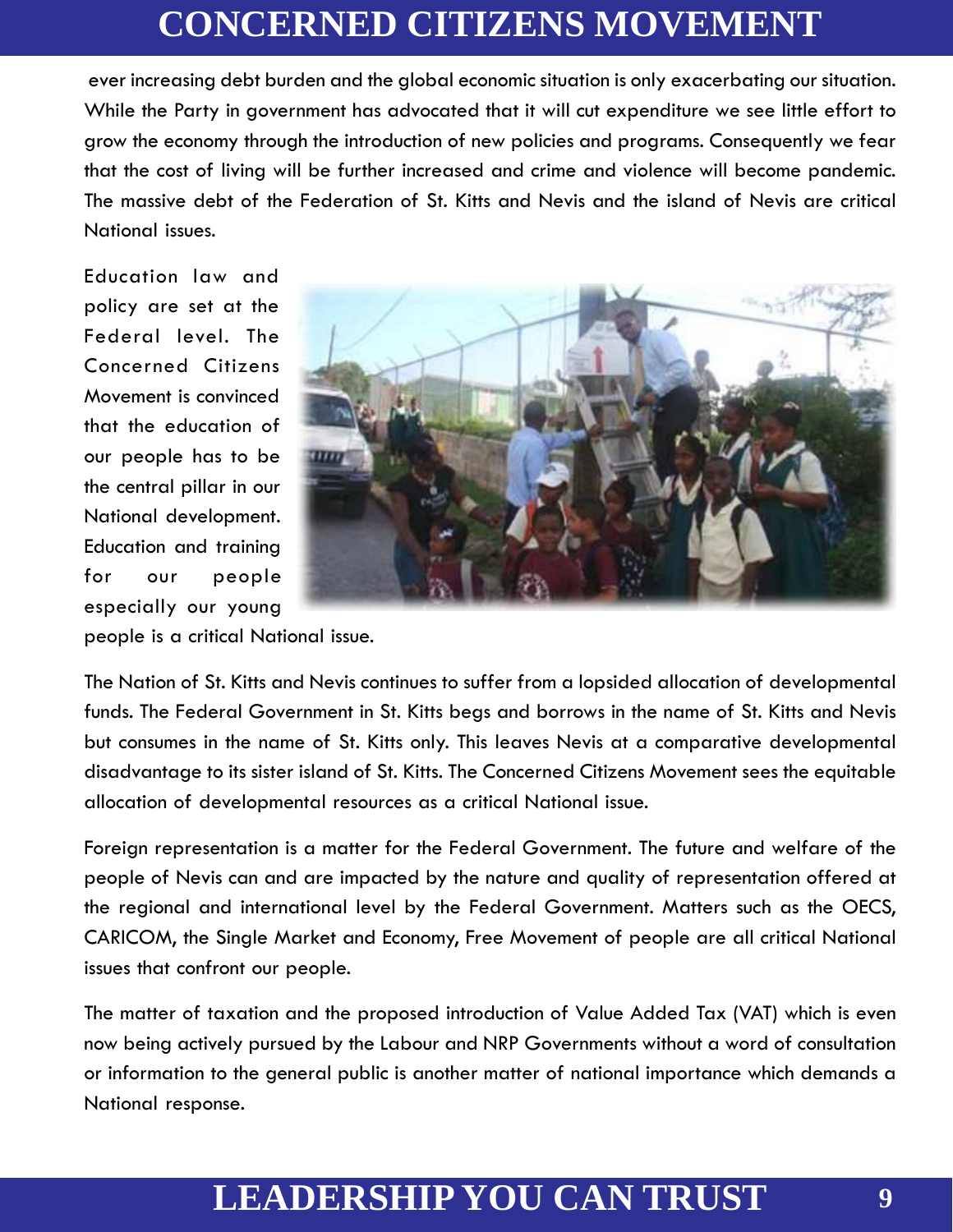#### *Mark Brantley*

*Mark A G Brantley is an Attorney by profession. He is the Managing Partner of the prestigious law firm Daniel, Brantley & Associates, the largest law firm in St. Kitts and Nevis. He was educated at the University of West Indies, the Norman Manley Law School and the University of Oxford.*

*Mr. Brantley has been a Senator in the Nevis Island Assembly for the Concerned Citizens Movement from July 2006 to present. He is also the Leader of the Opposition in the National Parliament having been elected by the people of St. Johns and St. Pauls (District 9) on 27th August 2007.*

*The Concerned Citizens Movement and indeed the populace of Nevis are pleased with the contribution and representation of the Hon. Mark Brantley at the Federal Level. On the 25th January 2010, the electorate of St. Pauls and St. Johns – Nevis 9 will again be provided with the opportunity to renew their trust in someone who has provided selfless representation. On Election Day you're asked to vote overwhelming for CCM Candidate – Mark A G Brantley.*

# **Hon. Mark BRANTLEY CONSTITUENCY #9**

# Hon.  $\mathbf{AM}$  ( **CONSTIT**

#### *Alexis Jeffers*

*Alexis Zook Jeffers was born on 25th November, 1968. He received his education at the St James Primary School, Gingerland Secondary School, Charlestown Secondary School Sixth Form College and later the Broward Community College and Florida Atlantic University in Florida. began his working career as a School Teacher over two year where he helped to shape the lives over two year where he lives also was employed at TDC St Kitts/Nevis Ltd for about seven years and managed the Car Rental and Hire Purchase Department.*

*Mr. Jeffers is a businessman by profession an Services where he currently manages the day to* in community work for most of his life. He was *Young Peoples Association (AYPA), Nevis 1 presently the President of the Highlights International Sports and Sports and Sports and Sports and Sports* and S

*The Concerned Citizens Movement is pleased Nevis 11 comprising the parishes of St. Jan Citizens Movement craves your continued sup beloved island home.*

## LEADERSHIP Y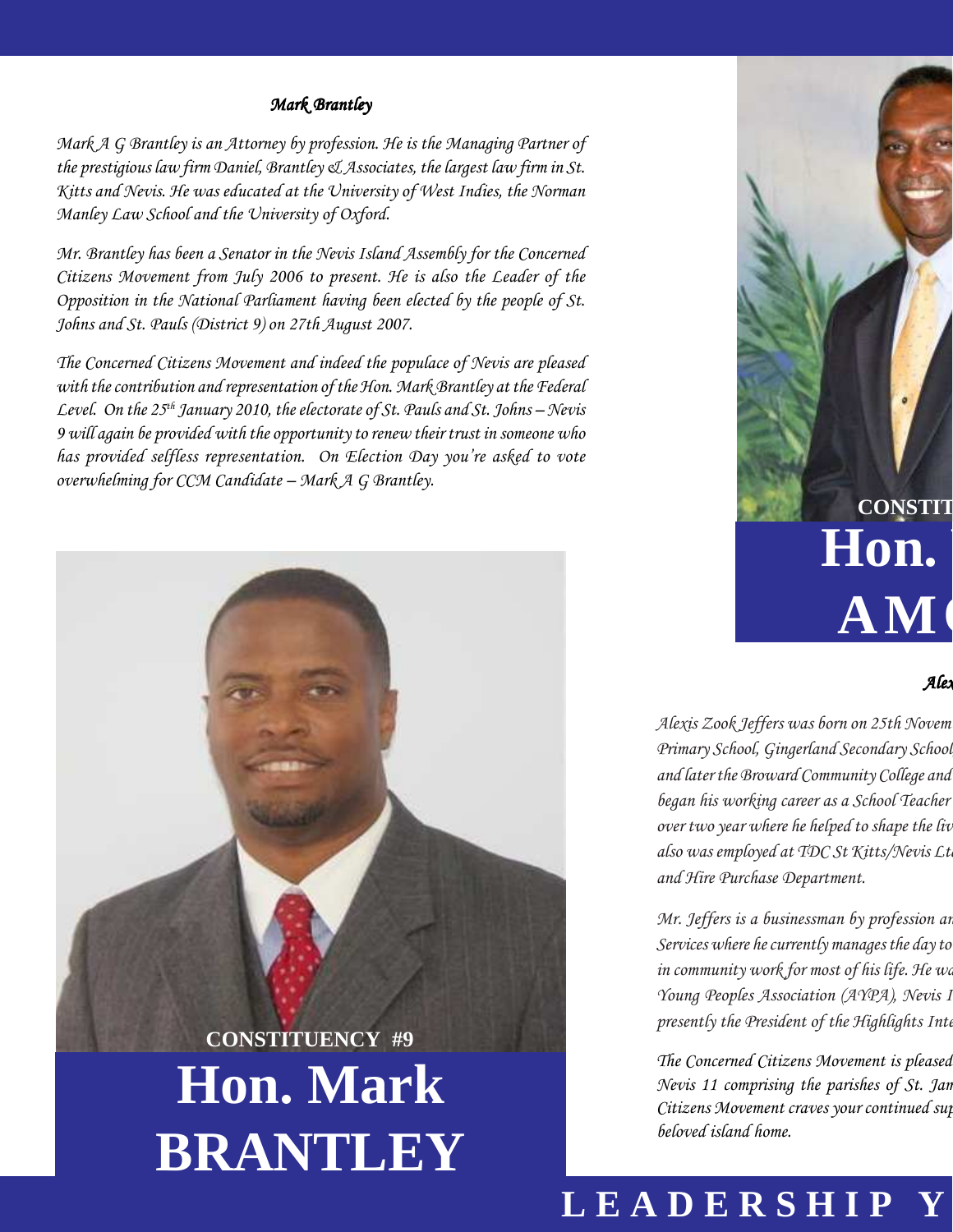#### *Vance W Amory*

 *Vance W. Amory co-founder and leader of the Concerned Citizens Movement has represented the people of St. George, in the Nevis Island Assembly since 1987 and in the Federal Parliament since 1989. He served as Premier of Nevis from June 1992 to July 2006 and is highly respected as a leader and statesman at home and abroad. His enlightened and dignified style of leadership has instilled confidence and pride among our people. The unprecedented development and growth which took place under his watch as Premier and Minister of Finance can be attributed to his astute financial management and leadership skills.*

*As a politician for approximately 23 years, the Hon Vance Amory brings with him an unwavering commitment of service to the people of Nevis as evidence by his tenor in the public and private sectors. He started his career as a teacher in the public service and through application and training he elevated himself to Permanent Secretary of Finance in the Nevis Island Administration. He served as Manager of the Nevis Branch of the St. Kitts Nevis and Anguilla National Bank, before venturing as an entrepreneur with the establishment of A&M Enterprises in 1989 and GCSL Nevis Ltd in 2006.*

 *The Concerned Citizens Movement is privilege to have as its candidate for Nevis 10 – St. Georges' Gingerland, the Hon Vance Amory and kindly request the electorate of St. Georges to continue supporting him. He is a man who has demonstrated time and again that he possess Leadership We Can Trust.*

#### *Alexis Jeffers*

**Hon. Vance**

**CONSTITUENCY** #10

**AMORY**

*Alexis Zook Jeffers was born on 25th November, 1968. He received his education at the St James Primary School, Gingerland Secondary School, Charlestown Secondary School Sixth Form College and later the Broward Community College and Florida Atlantic University in Florida. Mr. Jeffers began his working career as a School Teacher and taught at the St James Primary School for just over two year where he helped to shape the lives of young impressionable children at that time. He also was employed at TDC St Kitts/Nevis Ltd for about seven years and managed the Car Rental*

*Mr. Jeffers is a businessman by profession and is one of the original founders of Caribbean Pool Services where he currently manages the day to day operations of the company. He has been involved in community work for most of his life. He was a member of the Boys Brigade, 4H Club, Anglican Young Peoples Association (AYPA), Nevis Island Council and the Nevis Youth Council. He is presently the President of the Highlights International Sports and Social Club.*

*The Concerned Citizens Movement is pleased to present Alexis Zouk Jeffers as its candidate for Nevis 11 comprising the parishes of St. James' and St. Thomas'. To this end, the Concerned Citizens Movement craves your continued support as a party continues its rescue operation of our* **Mr. Alexis JEFFERS CONSTIUENCY # 11**

## **YOU CAN TRUST**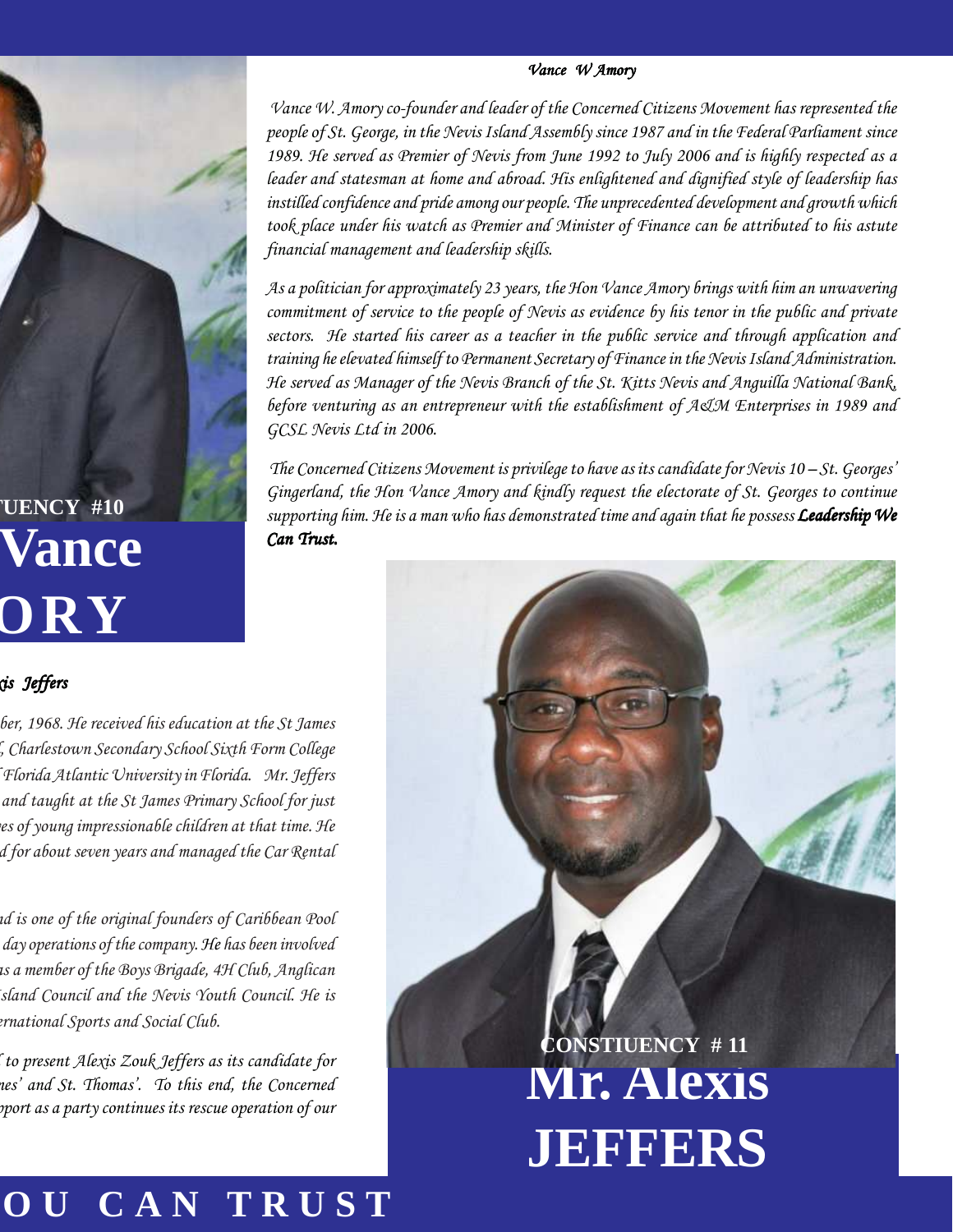# **CONCERNED CITIZENS MOVEMENT DOMESTIC ISSUES**

**The Concerned Citizens Movement** strongly believes that national issues are often rooted in and significantly impact domestic issues. To be practical, we have to contribute to the resolution

of domestic issues to validate the Party's seriousness and bolster our contribution at the Federal level. For us, "charity begins at home". We cannot ignore what is happening locally and must always assess critically the Party's capacity and readiness to lead our island to the next level of development.

**The Concerned Citizens Movement** must always be true to itself and the people we represent. We must lead by example – in our homes, in our communities, in our constituencies, in our island, in our Federation.

**The Concerned Citizens Movement** CANNOT ignore the alacritous cleansing of the Civil Service of individuals who, despite their professionalism are victimized by the NRP.

**The Concerned Citizens Movement** CANNOT ignore how the School Apex Co-operative was commandeered and relegated to a desk within an



increasingly marginalized Department of Co-operatives by the NRP.

**The Concerned Citizens Movement** CANNOT ignore the illegal and immoral padding of the St. John's Constituency Voters list by the NRP.

**The Concerned Citizens Movement** CANNOT ignore the blatant violation of the Physical Planning Regulations in the construction of projects for NRP friends and family. Examples include the Sea Bridge Port, the Drag Race Track and the erection of a 100 foot Telecommunications Tower at Bath Plain, none of which went through the proper planning process as mandated by law.

**The Concerned Citizens Movement** CANNOT ignore the frustration some individuals experience in order to conduct business because they are perceived not to be of the same political persuasion of the party in power.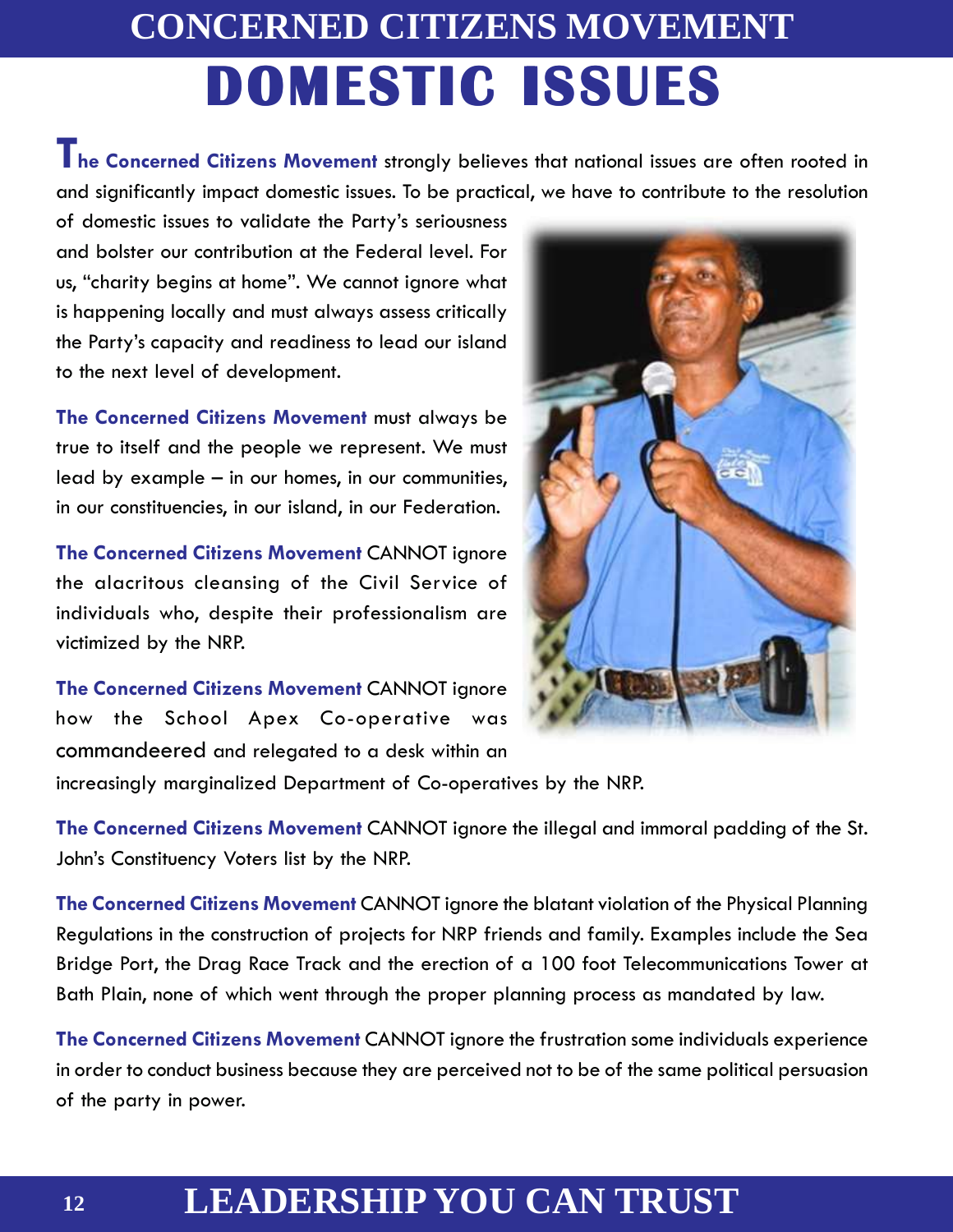**The Concerned Citizens Movement** CANNOT ignore the open association, tacit support and public recognition given by the NRP led government to some criminal elements in our society even as crime and violence have reached an unprecedented level.

**The Concerned Citizens Movement** CANNOT ignore that the government is functioning as if it is elected to govern only NRP's supporters rather than being the government of all the people of Nevis.

**The Concerned Citizen Movement** CANNOT ignore that the cost of living has increased substantially under the governance of the Nevis Reformation Party notwithstanding their campaign promise to reduce it.

**The Concerned Citizens Movement** CANNOT ignore that our Premier's communications are often cloaked in deceit and falsehood and that he has repeatedly brought our island into disrepute by his public utterances and those of his Ministers and bevy of highly paid advisors.

**The Concerned Citizens Movement** CANNOT ignore the unprecedented divisiveness introduced by the NRP into our island where members of Government routinely take to the media to curse and vilify ordinary Nevisians and others whose only sin is that they do not share the political views of the NRP.

#### **The Concerned Citizens Movement** CANNOT ignore

the unwarranted attacks and hostility towards foreigners in Nevis especially our Caribbean brothers and sisters from Guyana and the Dominican Republic which is a recipe for further divisiveness in our island.

**The Concerned Citizens Movement** CANNOT ignore the terrifying signal sent to investors foreign and local alike by the NRP's hostile takeover of the Cable companies business and its compulsory taking of several plots of Nevisian's land across the island of Nevis.

**The Concerned Citizens Movement** CANNOT ignore the giving away of our domestic water resources by the Joseph Parry led Nevis Reformation Party government and then buying it back at an exorbitant cost.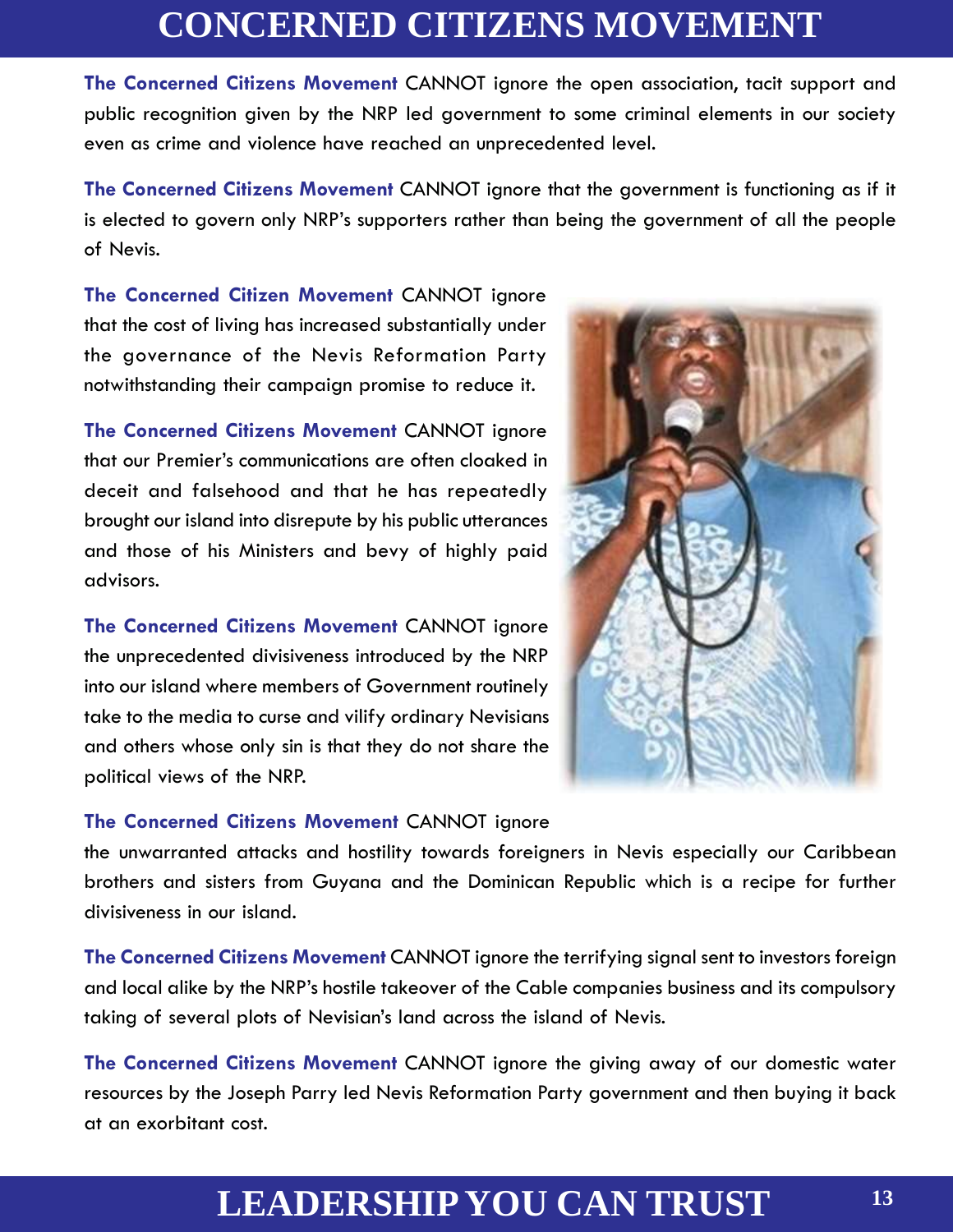# **CONCERNED CITIZENS MOVEMENT CCM DECLARATION**

**The Concerned Citizens Movement** is committed to good governance and strong leadership, economic advancement and the pursuit of our inalienable right to be a free people.

**The Concerned Citizens Movement** believes in the destiny of an independent Nevis as a culmination of the hopes and aspirations of our people and will continue to dialogue with the people of Nevis on that issue.

**The Concerned Citizens Movement** will, so long as the Federation remains, continue as a responsible political

Federal Parliament.



equip our law enforcement agencies; and the stationing of a Deputy Commissioner of Police in Nevis.

**The Concerned Citizens Movement** shall concentrate and focus its lobby to review, revise and initiate measures that will facilitate the stabilization and cost reduction of basic consumer items.

**The Concerned Citizens Movement** is renowned for the dispensation of **LEADERSHIP that the people can TRUST** and will continue to be a bastion of hope for the people.

# **SPECIFIC PROPOSALS OF THE CONCERNED CITIZENS MOVEMENT**

#### *National Security*

To echo the words of Nevisian Stephen Walwyn:

"*Crime undermines our social and human development, our economic development and in a very real way, our democracy."*

The Concerned Citizens Movement is committed to the fight against crime and violence in our Nation. There has been no louder advocate for the Police and the Security forces. There has been no stronger voice for greater security in and for the people of St. Kitts and Nevis.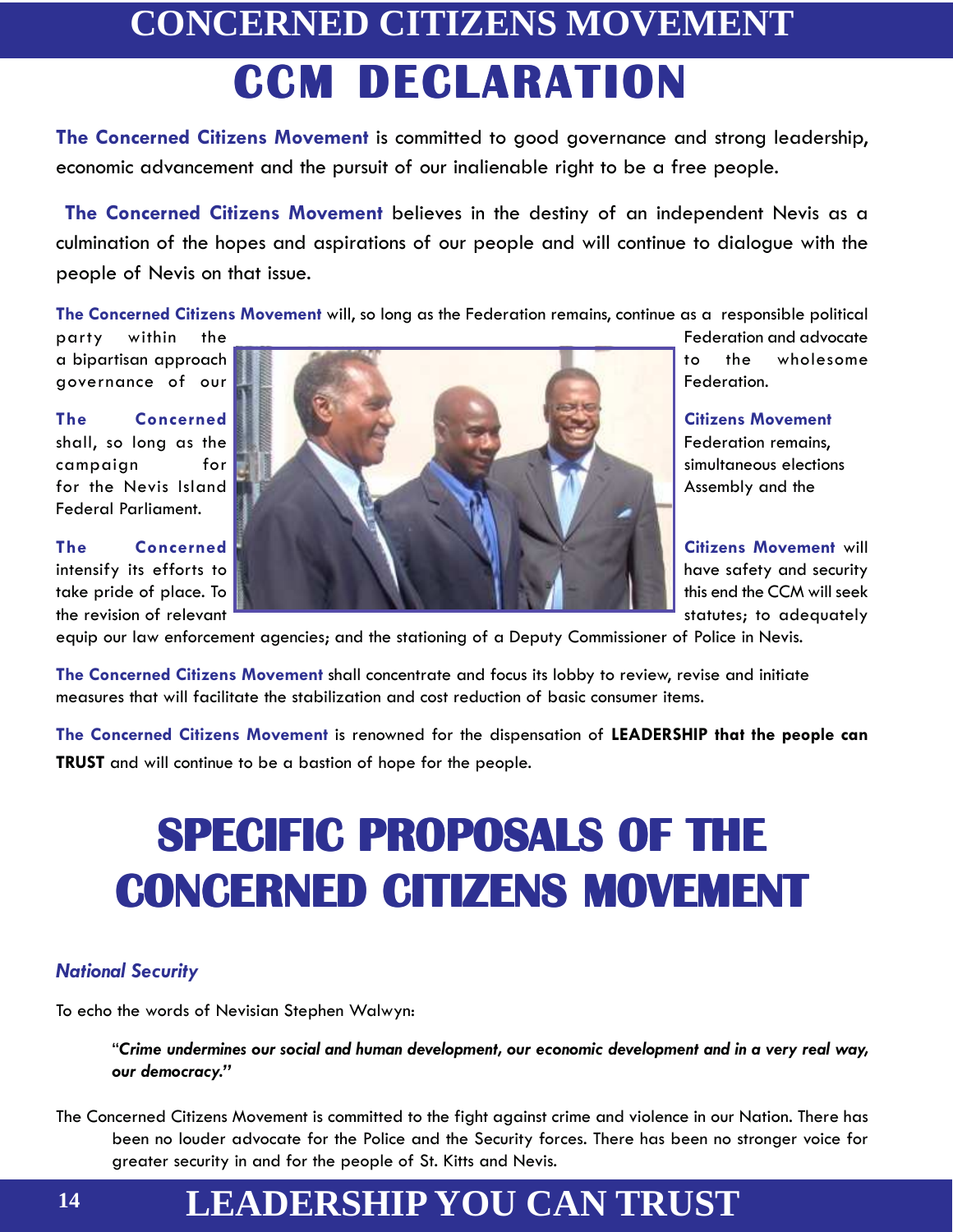- We as a Nation have for years neglected to confront this problem, tolerating it and even in some cases harbouring and encouraging it. As Governments, the Labour Party and the NRP have stuck their heads in the proverbial sand like Ostriches and have been engaged in petty tit for tat politics, a petty blame game, fiddling melodiously while Basseterre and Charlestown burned.
- Rudy Giuliani was credited with cleaning up the crime situation in New York City. In 1981 when he served as US Associate Attorney General in accepting the report of the Reagan Administration Task Force on Violent

Crime, he said this:

#### *"Violent crime is pervasive. We cannot afford to indulge in long philosophical discourses – we must act immediately***."**

In 2008 there were 23 murders in St. Kitts and Nevis. Even in little Nevis there were 5 murders, a dubious new record for an otherwise unblemished island. In 2009 there were 27 murders in the Federation. This year we have already had 2 murders in the first 7 days both in Nevis. To date we have heard nothing from either Prime Minister Douglas or Premier Parry. Statistically the picture is stark. Only El Salvador with 55.3 murders per 100,000 people is higher than St. Kitts Nevis which has the dubious distinction of being the 2<sup>nd</sup> most murderous place in the world at 51.53 murders per 100,000 of population when our population is extrapolated. Just so the harsh reality of our predicament is made manifest, St. Kitts Nevis has a higher murder rate than Sierra Leone (50 per 100,000), Honduras (49.9 per 100,000), Venezuela (49.4 per 100,000), Jamaica (49 per 100,000), Angola (40 per 100,000), South Africa (38.6 per 100,000) and Colombia (37 per 100,000). To put this in context for our people the rate in New York is just 7.3 per 100,000 people and that in Los Angeles with its own gang culture just 12.4 per 100,000 people. It is now safer statistically to walk the streets of New York and Los Angeles than it is to walk the streets of Basseterre or Charlestown. Is this what we want for our country? This is not a time for long debates. WE MUST ACT NOW.

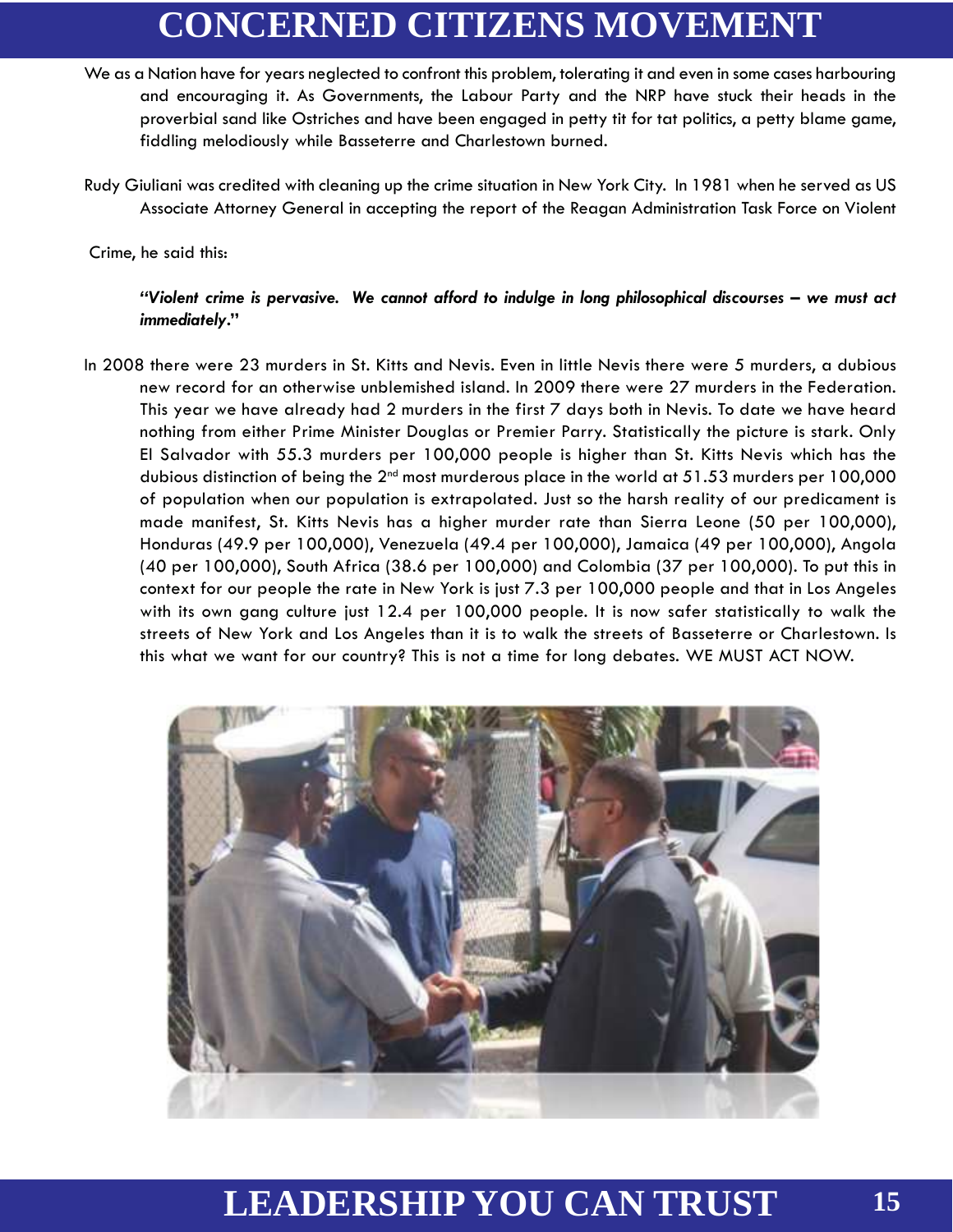## **CONCERNED CITIZENS MOVEMENT Proposals by the Concerned Citizens Movement**

- i. We must continue the development of police/community partnerships. Police should be seen in the community alongside community leaders cleaning the sides of the road, painting signs, undertaking community activities, engaging in sporting activities (Police football, basketball, cricket teams or even leagues organized by the Police but with private sector funding). In this regard the CCM is proud that the annual Malcolm Guishard Memorial Basketball League sponsored by the Honourable Mark Brantley had a team of Police officers participating over the past 2 years.
- ii. Amending the National Security Council legislation to immediately appoint the Premier of Nevis and the Head of Customs to that body and institutionalizing fortnightly or monthly meetings as necessary. The CCM lobbied hard for this inclusion when this legislation was debated in the Federal Assembly but was ignored. The Premier of Nevis must be involved in every facet of our national security especially when it comes to the island of Nevis. We can no longer afford the nonsense Federal approach of pretending as if Nevis does not exist.
- iii. Changing sentencing guidelines for Magistrates and the High Court to avoid where possible the charging of fines for criminal convictions. It is standard for the Magistrates to charge say \$5,000 in 3 months or 6 months in prison especially for drug offences. Such sentencing potentially leads to a spiraling in crime as convicted persons seek to raise the monies for their fines sometimes turning back to the very crime for which they have been convicted for raising the monies. The Court should impose custodial sentences or suspended custodial sentences or even probation and community service with fines, particularly large fines, as a last resort.
- iv. Focusing not just on our young men for anti gang training/orientation but also our young women. Reports suggest that many of the gangs use the young women as their eyes and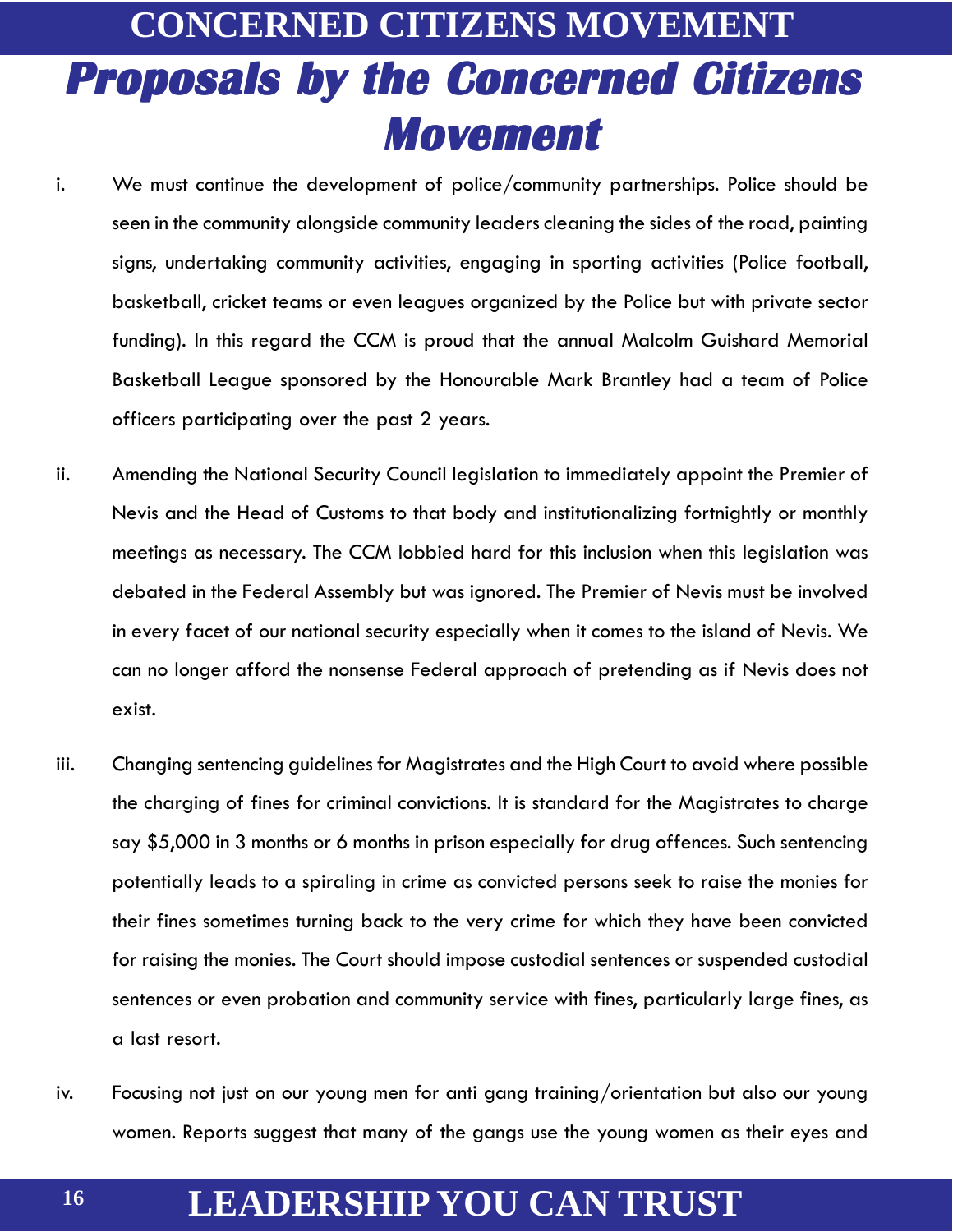ears and couriers. The CCM calls on our parents to be especially vigilant and to have open discussions with their children even those who go to school and appear to be well adjusted.

- v. Develop comprehensive anti gang legislation looking to places like California and New York for guidance.
- vi. Develop a specialized anti gang unit within the Police force and charge them with, *inter alia,* educating the public as to what to look for in terms of gang signs, clothing and behaviour. This unit should be mandated to purge the highways and byways of gang members by enforcing loitering laws, littering laws and by continually disrupting and harassing gang members.
- vii. Redirecting financial resources if necessary to an all out assault on crime and antisocial behaviour. Fighting crime must become our number 1 priority as a Nation if we hope to survive. In this regard we should focus on all aspects of crime from littering to loitering to public drunkenness to lewd behavior. Let us reintroduce some standards into our public life. Rudy Giuliani as Mayor of New York cleaned up the crime in that City by among other things enforcing the little laws, loitering, lewdness, public drunkenness, jaywalking. The idea was that if we clamp down on the little things, then they are not allowed to fester into a climate of antisocial behaviour and ultimate serious criminality.
- viii. Develop a modern youth detention facility in Nevis on lands made available by the NIA to service the Federation while maintaining the current prison in St. Kitts. Wherever possible we should separate youthful offenders from their more seasoned older counterparts. Private sector participation could also be sought in this endeavour. (In this regard, we should use inmates to provide labour for food cultivation on abandoned cane lands in St. Kitts. This will aid us in promoting a healthy Nation while at the same time attacking the high cost of living and lowering our food import bill).
- ix. Continue efforts to train and recruit and modernize our Police force and emphasize the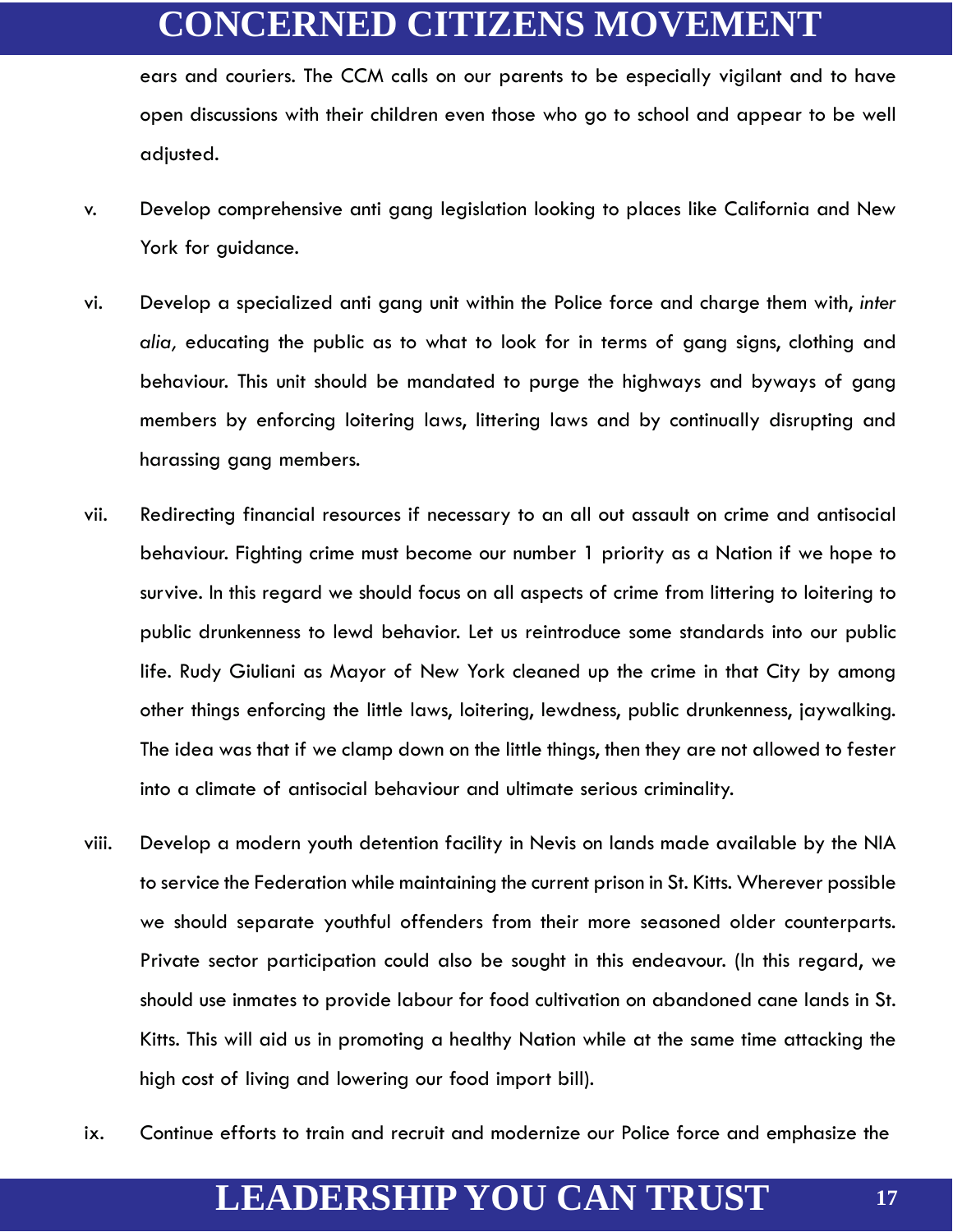- use of technology in crime prevention, detection and prosecution especially cell phone and internet technology. Force resources should be spread throughout the Federation (not just in St. Kitts) and personnel deployed where most needed. In this regard, Nevis should be allocated a much higher number of Police force personnel as, unlike St. Kitts, Nevis does not have the army or coast guard based there.
- x. Continue efforts to train, recruit and modernize the Prosecution service so as to ensure that the State is best served in criminal prosecutions.
- xi. Immediately remove all duties, consumption tax and the like on the importation of home and business security systems and positively encourage homes and businesses to invest in their own security.
- xii. Introduce in conjunction with the Department of Education and the department of Social Welfare on both islands a robust monitoring programme where at risk youths are identified from the youngest primary school ages and are taken in hand even at that stage and provided with the necessary institutional support to ensure a path away from crime. In this regard the Church and community groups can play a very useful supporting role in providing after school programmes for at risk youth.
- xiii. Introduce CCTV immediately in all our city areas.
- xiv. Consider the introduction of compulsory national service for all of our youngsters between the ages of 14 and 20 where efforts such as Project Strong become a model for the Nation.
- xv. Shore up security at all our ports especially in Nevis and demand that security be in place at the docking stations for the Seabridge. In 2007 the CCM made this call and the Honourable Prime Minister reacted negatively. He has since recanted and propose this as a good idea but it is yet to be implemented. The need for security at the SeaBridge and enhanced security at the ferry terminals and ports of entry into St. Kitts and Nevis could not be clearer. On this there should be no room for politics. There should only be room for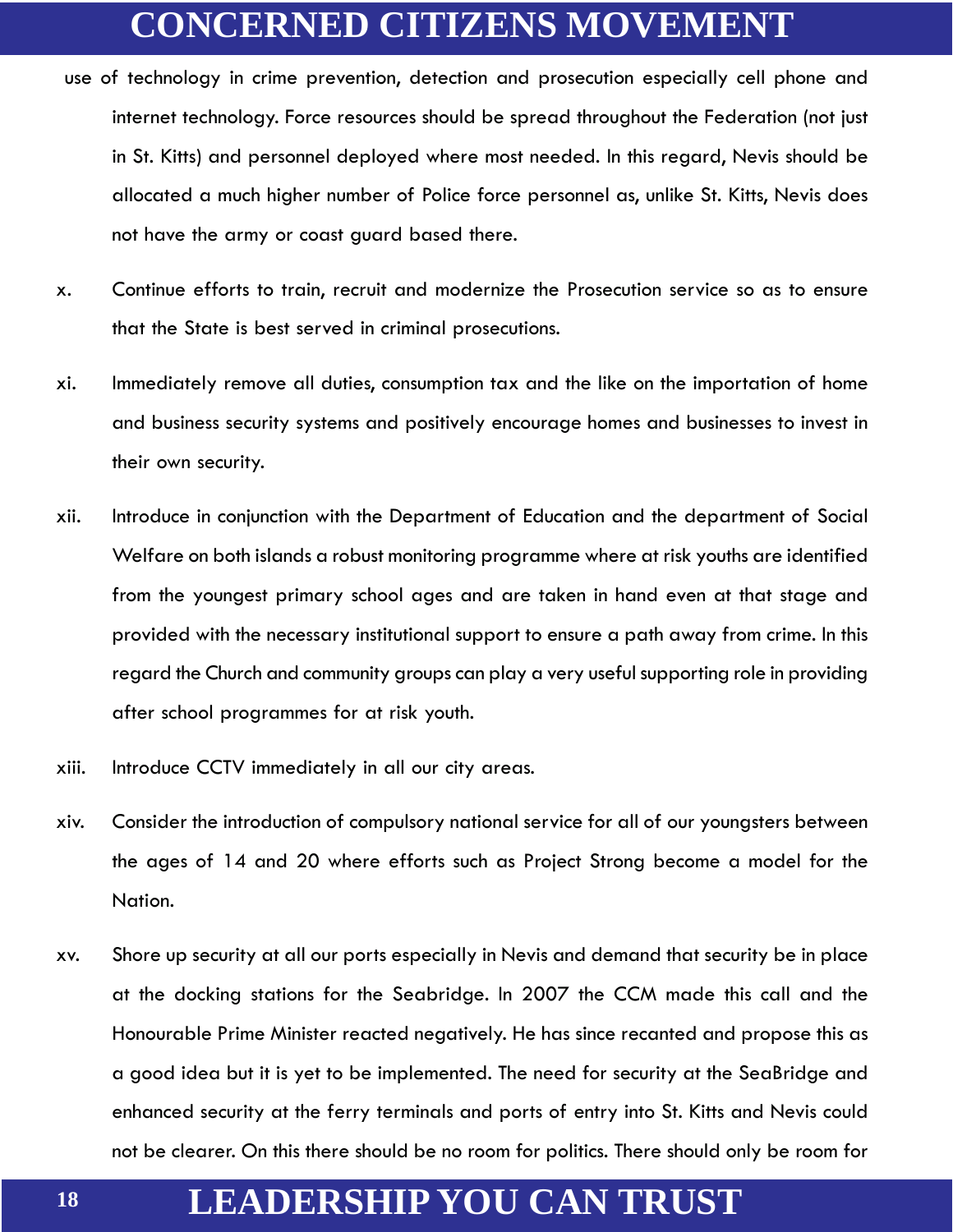action.

- xvi. Develop an aggressive anti crime anti gang media campaign partnering with the likes of our own Nevisian Frederick Morton and his Caribbean channel Tempo and his "Badness Out of Style" campaign. This CCM proposal has already borne fruit and has been embraced by both the Federal Government and the Nevis Island Administration.
- xvii. We need to put more police and security personnel into the known trouble spots in the Federation. The CCM proposes a surge of security personnel at least over the short to medium term to bring these communities back within our societal norms.
- xviii. The CCM promises to ensure that financial resources are committed to depressed communities for infrastructural projects in those communities and that the members of those communities are gainfully employed in the execution of those projects so as to generate financial activity and development in such communities.